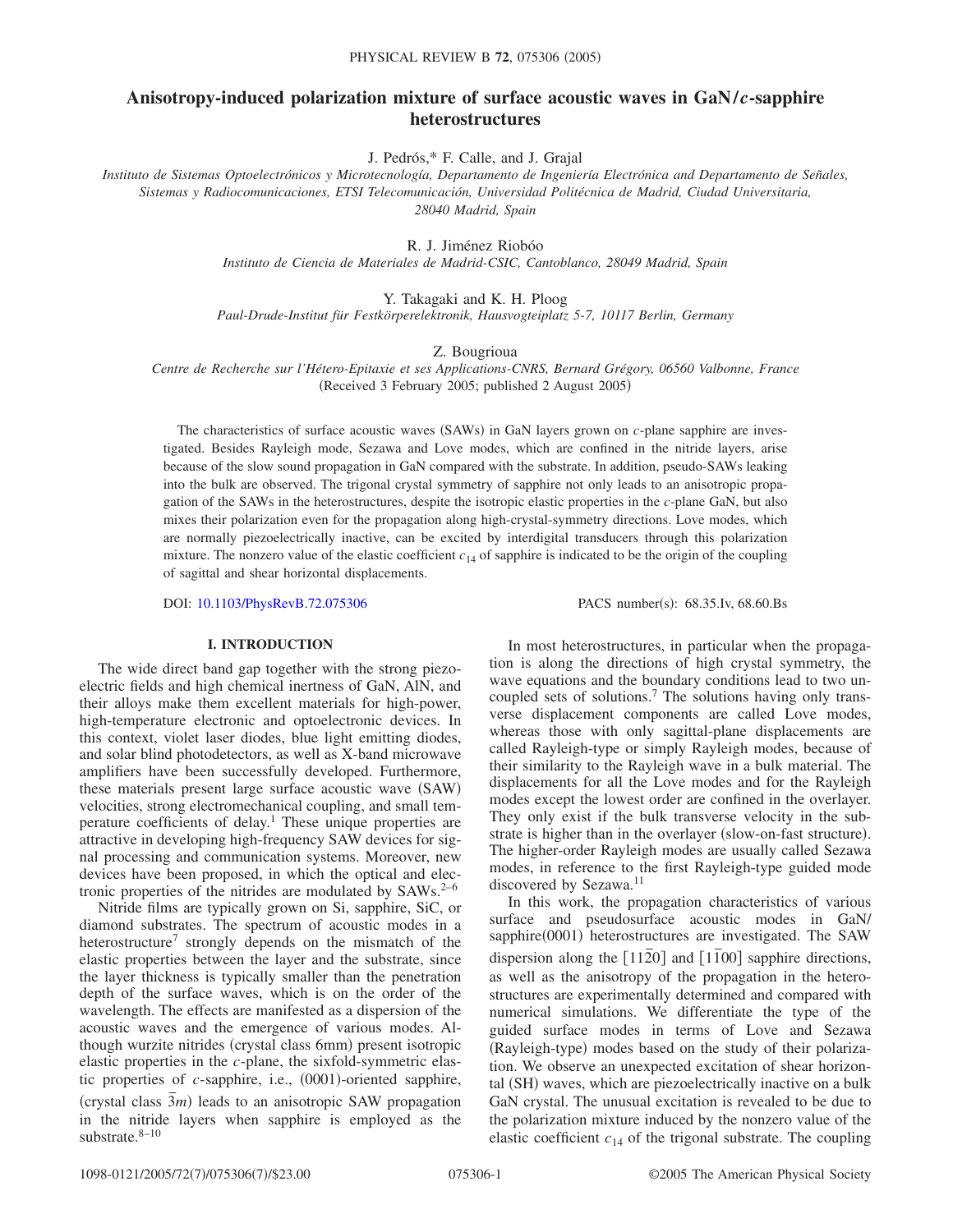

FIG. 1. (Color online) (a) Transmission and (b) reflection characteristics of two SAW filters on a  $1.2$ - $\mu$ m-thick GaN film along the [1120] and [1100] directions of sapphire. The configuration of the two orthogonal delay lines is illustrated in the inset of (a). The resonances are associated with the Rayleigh (R) and the first Love mode  $(L_1)$ . The inset of (b) shows a micrograph of the interdigital transducer having a period of 8  $\mu$ m.

to the Love modes is attractive since it enables us to generate the piezoelectric fields in the nitride layers in the direction transverse to the propagation using SAWs launched by interdigital transducers (IDTs).

## **II. EXPERIMENT**

Nominally undoped GaN epitaxial films were grown on *c*-sapphire substrates by metal-organic vapor phase epitaxy. The crystal orientation relationships are  $GaN(0001)$  sapphire(0001) and GaN[0110]||sapphire[1120]. The thickness  $H$  of the nine GaN films to be employed in this work is in the range of  $1-15 \mu m$ . The crystal quality of the GaN epilayers was assessed using high resolution x-ray diffraction. The  $\theta$ -2 $\theta$  scan revealed the (0002) GaN and the (0006) sapphire reflections. The rocking curve indicated the full-width at half maximum of the peak being approximately 7 arcmin for a  $1.2$ - $\mu$ m-thick sample, evidencing the high quality of the nitride layer.

Two orthogonal delay lines were defined by contact lithography on the GaN surface along the  $[1120]$  and  $[1100]$ in-plane directions of sapphire, as shown in the inset of Fig. 1(a). Throughout this paper, we specify the propagation direction of SAWs with respect to the crystal orientation of the sapphire substrates. The simultaneous definition of the two SAW delay lines in the same lithographic step ensures that they are identical. In order to rule out any differences between the mask patterns of the two delay lines, the SAW characteristics were confirmed to be unchanged under a 90° rotation of the mask. The IDT parameters are as follows: the finger width and the pitch, which are identical for our IDTs,  $d=2 \mu m$ , the transducer period  $\lambda = 4d$  see the micrograph in the inset of Fig. 1(b)], the finger length 400  $\mu$ m, and the separation between IDTs 250 $\lambda$ . After the lithography, Ti $(10-30 \text{ nm})$ /Al $(100-150 \text{ nm})$  bilayers were deposited by electron-beam evaporation. In order to study the angular dispersion of the acoustic modes, the same structures were additionally fabricated for propagation angles tilted from the aforementioned high-symmetry directions. The transfer function of the devices was obtained by means of a coplanar probe station combined with a HP8510C network analyzer.

## **III. RESULTS AND DISCUSSION**

#### **A. Anisotropic propagation**

Figures  $1(a)$  and  $1(b)$  show, respectively, the transmission and reflection amplitudes in the two orthogonal SAW delay lines for a 1.2- $\mu$ m-thick GaN film  $(kH = 2\pi H/\lambda = 0.94)$ . Two clear resonances appear in the transmission for both of the propagation directions. The lower-frequency peak is associated with the Rayleigh mode (labeled as R), while the other one corresponds to the first Love mode  $(L_1)$ . The Love mode shows up in the spectra although IDTs are normally unable to excite the SH wave. We will examine in Sec. III B the mechanism behind this unexpected excitation of the  $L_1$ mode. The guided propagation is a consequence of the velocity of the transverse bulk wave in sapphire being higher than in GaN. Both the R and  $L_1$  modes exhibit frequency and amplitude anisotropies between the [1120] and [1100] directions. The insertion loss of the R mode is similar for the two propagation directions. For the  $L_1$  mode, the insertion loss is appreciably higher in the  $[1\overline{1}00]$  direction than in the  $[11\overline{2}0]$ direction. Correspondingly, the magnitude of the dip in the reflection spectrum due to the  $L_1$  mode is less than the measurement noise for the propagation along the [1100] direction. With respect to the frequency anisotropy, the resonance frequency of the R mode in the  $[1120]$  direction is about 6 MHz lower than that in the [1100] direction. The peak shifts to the opposite direction in frequency for the  $L_1$  mode by about 4 MHz.

Figure 2 shows the transmission amplitude in the delay lines when the layer is 1.7  $\mu$ m thick ( $kH$ =1.33). While the R mode exhibits an anisotropy similar to that for the 1.2- $\mu$ m-thick layer, the L<sub>1</sub> mode is observed only in the [1120] direction. The  $L_1$  mode is absent in the spectra along the [1100] direction also when the GaN layer is even thicker. At higher frequencies, additional transmission peaks are observed. As the resonance frequencies imply velocities which are larger than the velocity of the slow transverse bulk wave in sapphire, these peaks are associated with the first pseudobulk mode (hence labeled PB<sub>1</sub>). These high frequency modes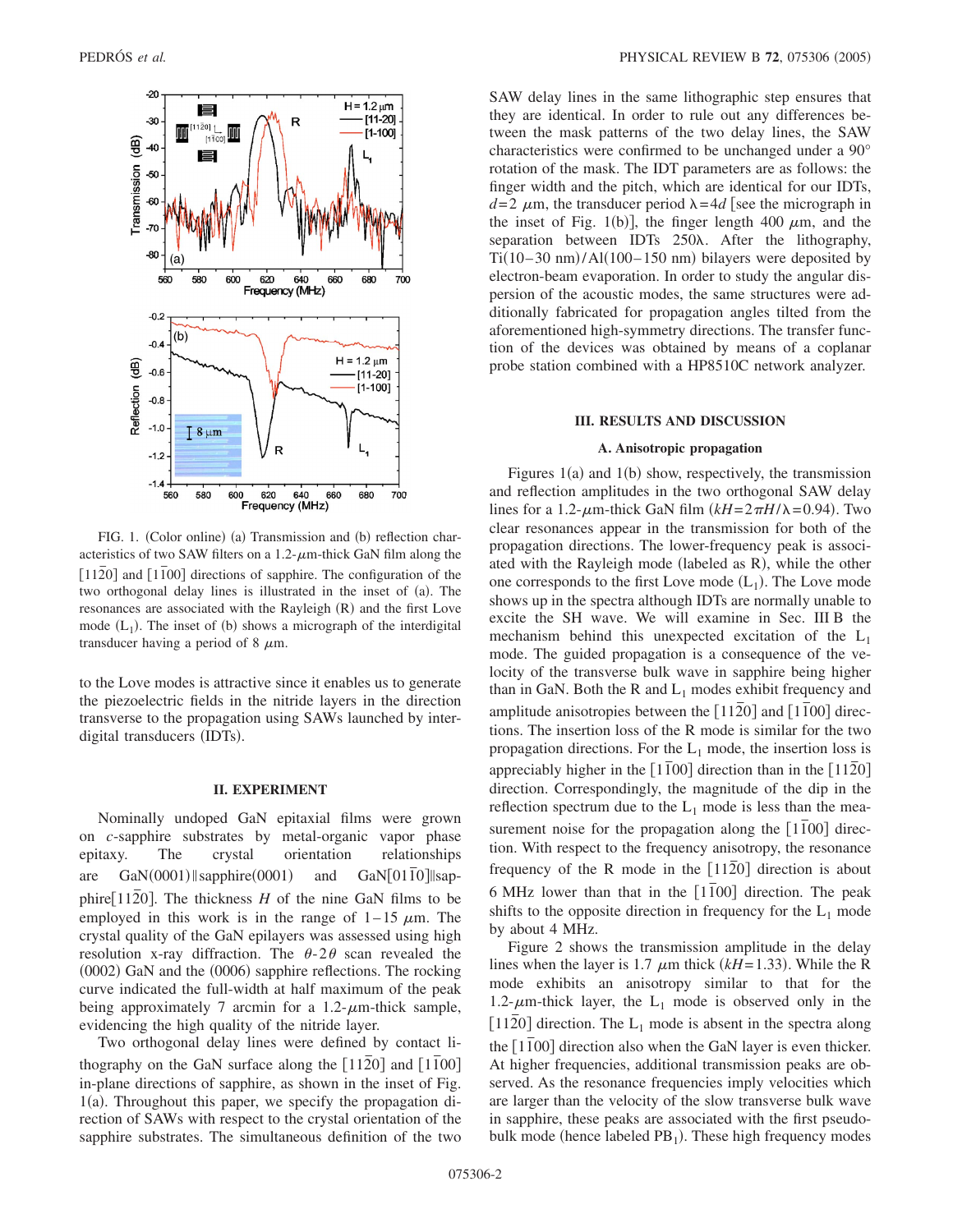

FIG. 2. (Color online) Transmission spectra of two SAW delay lines on a 1.7- $\mu$ m-thick GaN film along the [1120] and [1100] directions of sapphire. The peaks associated with the Rayleigh mode, the first Love mode, and the first pseudobulk mode are labeled R,  $L_1$ , and PB<sub>1</sub>, respectively. The SAW wavelength is 8  $\mu$ m.

exhibit a larger frequency shift between the two propagation directions in comparison to that of the R and  $L_1$  modes. This can be understood by the fact that the pseudo-SAWs penetrate deep into the sapphire substrate, which is responsible for the anisotropy. Note that the  $PB<sub>1</sub>$  mode splits into two peaks (or accompanies a secondary peak) for the propagation along the [1120] direction. The transmission peaks due to pseudo-SAWs are, in general, broad in frequency, reflecting their bulk-like nature.

The identification of the type of the acoustic modes is based on a comparison of the experimental data with numerical calculations. The simulations were carried out using two methods. The first is based on a Green's function formalism, $12,13$  which was developed to calculate the surface Brillouin spectra. In order to simulate the crystal orientations that correspond to the two SAW propagation directions, the effective elastic coefficients of the sapphire were calculated as described in Ref. 14. The second method is based on the transfer matrix approach described in Ref. 15. The crystal orientation and propagation direction of each layer are defined through the Euler angles. The material parameters used in the numerical calculations are listed in Table I.

The results of the simulations for the GaN/sapphire heterostructures are summarized in Figs.  $3(a)$  and  $3(b)$  for the propagation along the [1100] and [1120] directions of sapphire, respectively. The solid lines present the dispersion of SAWs and pseudo-SAWs calculated using the transfer matrix approach. The experimental data (circles) have been determined using the resonance frequency of the IDTs. The gray scale depicts the magnitude of the shear vertical component of a wave having the given values of the velocity and kH calculated using the Green's function formalism. Here the whiter areas indicate larger magnitude. The results of the two simulations are in agreement with each other. We note that the present version of the Green's function-based simulation is not applicable for the Love modes.<sup>12</sup>

The velocity of the Rayleigh mode R decreases from its value in sapphire for  $kH=0$ , to that in GaN for  $kH=\infty$ . Additionally, Love modes  $L_i$  and Sezawa modes  $S_i$  emerge nearly periodically beyond their threshold values of *kH*. The

TABLE I. Mass density  $\rho$ , elastic constants  $c_{ij}$ , piezoelectric coefficients  $e_{ij}$ , and static dielectric constants  $\varepsilon_{ij}$  used in the simulations. The values for GaN are taken from Refs. 8 and 22, whereas those for sapphire are from Refs. 14 and 27.

|                              | GaN      | Sapphire |  |
|------------------------------|----------|----------|--|
| $\rho$ (Kg/m <sup>3</sup> )  | 6150     | 4000     |  |
| $c_{11}$ (GPa)               | 370      | 495.08   |  |
| $c_{12}$ (GPa)               | 145      | 160.52   |  |
| $c_{13}$ (GPa)               | 110      | 114.0    |  |
| $c_{14}$ (GPa)               | $\Omega$ | $-22.02$ |  |
| $c_{33}$ (GPa)               | 390      | 496.0    |  |
| $c_{44}$ (GPa)               | 98       | 143.17   |  |
| $c_{66}$ (GPa)               | 112.5    | 167.28   |  |
| $e_{15}$ (C/m <sup>2</sup> ) | $-0.30$  | $\theta$ |  |
| $e_{31}$ (C/m <sup>2</sup> ) | $-0.36$  | $\theta$ |  |
| $e_{33}$ (C/m <sup>2</sup> ) | 1.0      | $\Omega$ |  |
| $\varepsilon_{11}$           | 8.9      | 9.34     |  |
| $\varepsilon_{33}$           | 8.9      | 11.54    |  |

velocities of both Love and Sezawa modes decrease monotonically with increasing *kH*, spanning between the values of a specific bulk velocity in GaN and sapphire. The range is set by the fast bulk transverse velocity  $v_{FT}$  for Love modes and by the slow bulk transverse velocity  $v_{ST}$  for Sewaza modes. The pseudobulk modes  $PB_i$  arise at velocities higher than  $v_{FT}$ in sapphire and propagate up to the velocity of the longitudinal bulk wave  $v_L$  in the substrate. These fast leaky modes with a predominant longitudinal character when approaching  $v_L$  are called high velocity or quasilongitudinal pseudo-SAWs.16,17 Although pseudosurface waves attenuate as they propagate, the  $PB<sub>i</sub>$  modes present high transmission amplitudes in the GaN/sapphire structure as shown in Fig. 2 for  $PB_1$ . We note, however, that the splitting of this mode when the propagation is along the  $\lceil 1120 \rceil$  direction finds no counterpart in Fig. 3(b).

The symbols in Fig. 4 show the angular dependence of the velocities of the R and  $L_1$  modes within the surface plane for the 1.2- $\mu$ m-thick GaN film. The anisotropy exhibits a sixfold symmetry originating from the sapphire substrate. The numerical results shown by the lines are in good agreement for the R mode, while the theory overestimates the velocity by about 1% for the  $L_1$  mode. Upon tilting the propagation angle from the  $\lceil 1\overline{1}00 \rceil$  direction toward the  $\lceil 11\overline{2}0 \rceil$  direction of sapphire, the velocity of the R mode decreases whereas that of the  $L_1$  mode increases. Note that the sixfold symmetry implies that the tilt angle of 30° is equivalent to the propagation along the [1120] direction. The opposite shifts in velocity with the tilt angle reflect the fact that the velocities of the R and  $L_1$  modes are related to  $v_{ST}$  and  $v_{FT}$ , respectively. The two bulk transverse velocities have such angular dependence in sapphire, as summarized in Table II. It should be emphasized that the experimental determination of the angular dependence for the  $L_1$  mode is made possible because of the unusual excitation of the mode in the present system.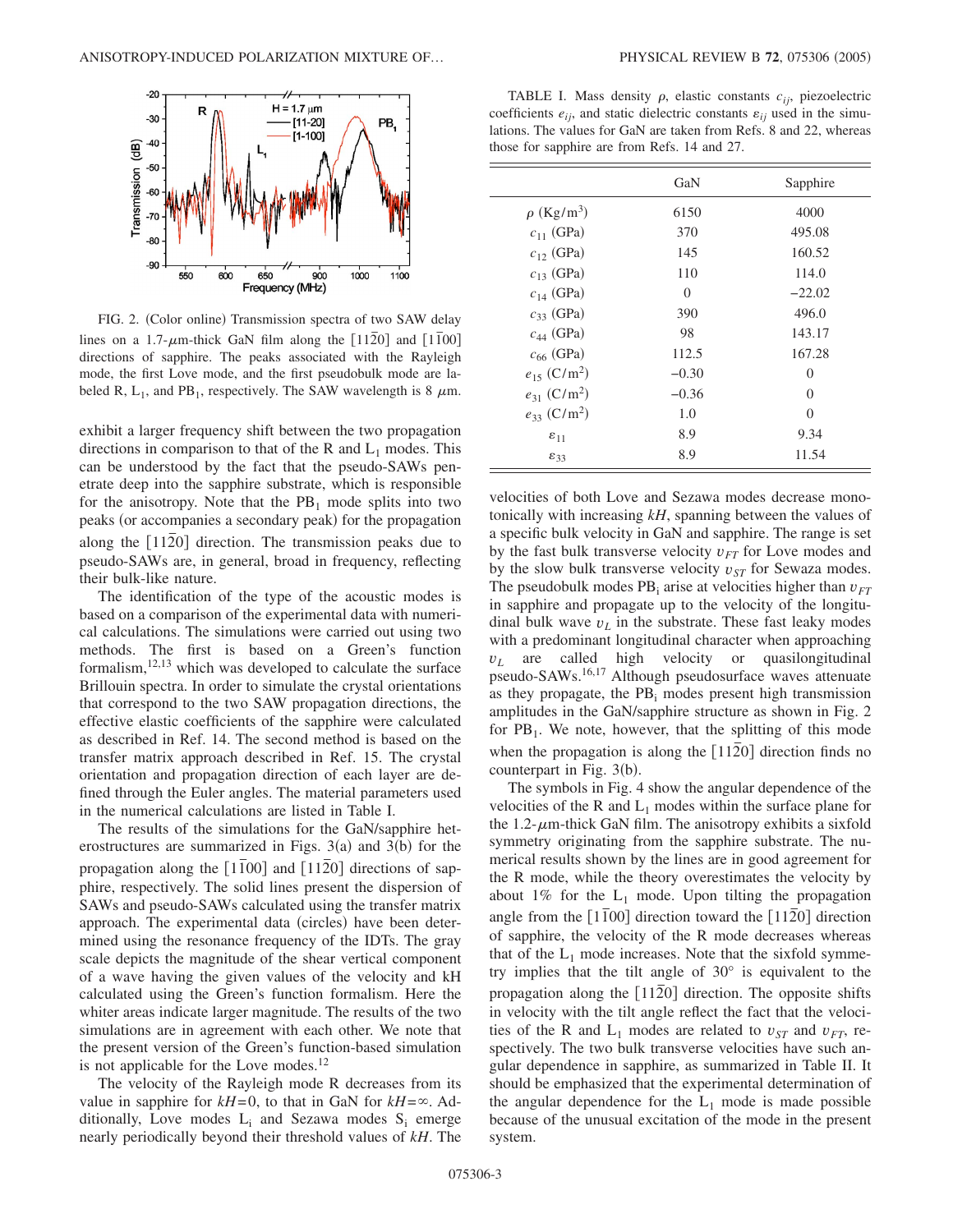

FIG. 3. Surface and pseudosurface modes and their dispersion in the GaN/sapphire structures. The propagation is along the directions (a)  $[1\overline{1}00]$  and (b)  $[11\overline{2}0]$  of sapphire. The solid lines show the dispersion calculated using the transfer matrix approach. The experimental data are shown by the circles. The gray scale indicates the magnitude of the shear vertical component of the acoustic waves for the values of the velocity and *kH* calculated using the Green's function formalism. The brighter the scale is, the larger the magnitude. Rayleigh, Sezawa, Love, and pseudobulk modes are denoted R,  $S_i$ ,  $L_i$ , and  $PB_i$ , respectively. The dotted lines indicate the longitudinal  $(v_L)$  and fast  $(v_{FT})$  and slow  $(v_{ST})$  transverse bulk velocities of the substrate and the overlayer.

The quantitative discrepancy in the velocity of the  $L_1$ mode between the experimental and numerical results may originate from the difference of the material parameters between a bulk and a thin film. The mass density and the elastic coefficients may be modified by the large strain in the nitride films on sapphire substrates. The influence of the strain can be particularly significant for the confined mode  $L_1$ . It should be pointed out, however, that a similar systematic discrepancy in the angular dependence of the velocities of SAWs and pseudo-SAWs has been reported for the (111) surface of a GaAs single crystal,<sup>18</sup> which exhibits a sixfold symmetry similar to sapphire(0001). A 2-4 % disagreement was observed, although the single crystal is free from the stress. The deviation was attributed to the difference of the values of the elastic coefficients measured using Brillouin scattering GHz



FIG. 4. (Color online) Angular dependence of the velocity of the Rayleigh (R) and first Love  $(L_1)$  modes for  $kH$ =0.94. The symbols show the experimental data, whereas the numerical results are shown by the lines. The propagation angle is defined from  $\lceil 1100 \rceil$ toward  $\lceil 1120 \rceil$ . The angle of 30° is equivalent to  $\lceil 1120 \rceil$  due to the sixfold symmetry in the *c*-plane sapphire.

range) and the ultrasonic techniques (MHz range).

## **B. Polarization mixture**

Shear horizontal waves have been observed in GaN(0001)/AlN(0001)/Si(111) structures by Brillouin scattering.<sup>19</sup> The interaction of these modes with light arises from the elasto-optic effect.<sup>20</sup> The possibility of detecting the SH waves depends on the polarization of the light and the scattering geometry. The excitation of Love modes by means of conventional IDTs requires a piezoelectrically active material for these specific modes, such as  $ST$ -cut quartz.<sup>21</sup> Although Love modes are piezoelectrically inactive in wurzite nitrides, the  $L_1$  mode was detected in Figs. 1 and 2. For the propagation along the  $\lceil 1120 \rceil$  direction of sapphire, the L<sub>1</sub> mode was observed over a range of *kH* in the regime of  $kH$  < 2; see Fig. 3(b). Although the L<sub>1</sub> mode was cumbersome to excite along the  $\lceil 1\overline{1}00 \rceil$  direction, an unmistakable excitation was detected at  $kH \approx 1$ ; see Fig. 3(a). In addition, the  $L_2$  mode was also excited along the  $\lceil 1120 \rceil$  direction at  $kH \approx 3$ .

The unexpected excitation of Love modes along the highcrystal-symmetry directions is caused by the mixture of the mode polarization induced by the finite value of the elastic coefficient  $c_{14}$  of sapphire. Let us consider the acoustic propagation in the individual components of the GaN/ sapphire heterostructure. The elastic wave equations for the

TABLE II. Velocities of the slow transverse  $(v_{ST})$ , fast transverse  $(v_{FT})$ , and longitudinal  $(v_L)$  bulk waves, as well as the velocity  $(v_R)$  of the Rayleigh wave in *c*-plane GaN and sapphire. The propagation direction is specified for the sapphire.

|                                    | $v_{ST}$ (m/s) | $v_{FT}$ (m/s) | $v_L$ (m/s) | $v_{R}$ (m/s) |
|------------------------------------|----------------|----------------|-------------|---------------|
| Sapphire $\lceil 1\bar{1}00\rceil$ | 5954           | 6467           | 11140       | 5637          |
| Sapphire $[11\overline{2}0]$       | 5703           | 6714           | 11125       | 5492          |
| GaN                                | 3992           | 42.77          | 7756        | 3704          |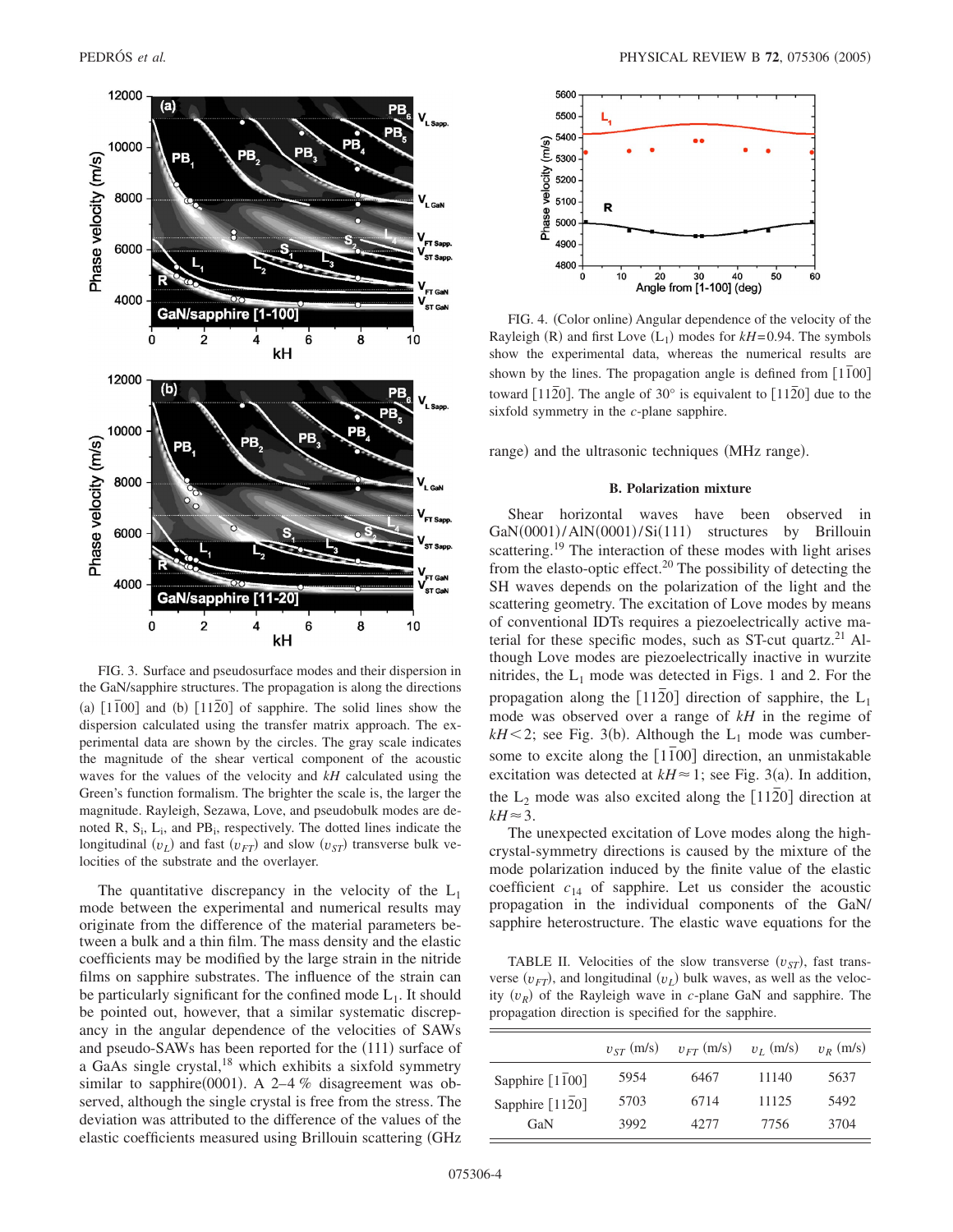particle displacements  $u_i$  along the coordinate axes  $x_i$  are intercoupled to the anisotropic Laplace's equation for the potential  $\phi$  by the piezoelectric tensor  $e_{ijk}$ . Thus  $u_i$  and  $\phi$ must satisfy the following equations in each medium of the layered structures:

$$
\rho \frac{\partial^2 u_j}{\partial t^2} - \sum_{ikl} c_{ijkl} \frac{\partial^2 u_k}{\partial x_i \partial x_l} - \sum_{ik} e_{kij} \frac{\partial^2 \phi}{\partial x_i \partial x_k} = 0, \tag{1}
$$

$$
\sum_{ikl} e_{ikl} \frac{\partial^2 u_k}{\partial x_i \partial x_l} - \sum_{ik} \varepsilon_{ik} \frac{\partial^2 \phi}{\partial x_i \partial x_k} = 0, \quad i, j, k, l = 1, 2, 3, \quad (2)
$$

where  $\rho$  is the density,  $c_{ijkl}$  is the elastic stiffness tensor, and  $\varepsilon_{ik}$  is the dielectric permittivity tensor. Solutions of the form

$$
u_j = \alpha_j \exp(ikbx_3) \exp[ik(x_1 - vt)], \qquad (3)
$$

$$
\phi = \alpha_4 \exp(ikbx_3) \exp[ik(x_1 - vt)] \tag{4}
$$

are assumed, where  $v$  is the phase velocity and  $k$  is the wave vector component along the propagation direction  $x_1$ . The coefficients  $\alpha_j$  give the relative amplitudes of the four components and  $\ddot{b}$  is a complex number which gives the variation depth of the wave defined in the plane perpendicular to the  $x_1$ axis.

In the case of the (0001) surface of GaN, these equations result in the following expression for any in-plane propagation direction (due to the isotropy of the *c*-plane GaN):

$$
\begin{pmatrix} c_{11} + c_{44}b^2 - \rho v^2 & 0 & (c_{13} + c_{44})b & (e_{15} + e_{31})b \\ 0 & c_{66} + c_{44}b^2 - \rho v^2 & 0 & 0 \\ (c_{13} + c_{44})b & 0 & c_{44} + c_{33}b^2 - \rho v^2 & e_{33}b^2 + e_{15} \\ (e_{15} + e_{31})b & 0 & e_{33}b^2 + e_{15} & -\varepsilon_{11} - \varepsilon_{33}b^2 \end{pmatrix} \begin{pmatrix} \alpha_1 \\ \alpha_2 \\ \alpha_3 \\ \alpha_4 \end{pmatrix} = \begin{pmatrix} 0 \\ 0 \\ 0 \\ 0 \end{pmatrix}.
$$
 (5)

The sagittal components  $\alpha_1$  and  $\alpha_3$  are decoupled from the SH component  $\alpha_2$ . Since the potential  $\alpha_4$  is coupled only to the sagittal displacements, no SH mode can be excited through the piezoelectric effect in a bulk GaN.

The acoustic properties in the *c*-plane of sapphire are not isotropic. We focus here our attention on the propagation along the two high-crystal-symmetry directions  $[1\overline{1}00]$  and  $[11\overline{2}0]$ . The wave equations for propagation along the  $[11\overline{2}0]$  sapphire direction are

$$
\begin{pmatrix} c_{11} + c_{44}b^2 - \rho v^2 & -2c_{14}b & (c_{13} + c_{44})b & 0 \\ -2c_{14}b & c_{66} + c_{44}b^2 - \rho v^2 & -c_{14} & 0 \\ (c_{13} + c_{44})b & -c_{14} & c_{44} + c_{33}b^2 - \rho v^2 & 0 \\ 0 & 0 & 0 & -\varepsilon_{11} - \varepsilon_{33}b^2 \end{pmatrix} \begin{pmatrix} \alpha_1 \\ \alpha_2 \\ \alpha_3 \\ \alpha_4 \end{pmatrix} = \begin{pmatrix} 0 \\ 0 \\ 0 \\ 0 \end{pmatrix}.
$$
 (6)

For the propagation along the [1100] sapphire direction, we find

$$
\begin{pmatrix} c_{11} - 2c_{14}b + c_{44}b^2 - \rho v^2 & 0 & (c_{13} + c_{44})b - c_{14} & 0 \\ 0 & c_{66} + 2c_{14}b + c_{44}b^2 - \rho v^2 & 0 & 0 \\ (c_{13} + c_{44})b - c_{14} & 0 & c_{44} + c_{33}b^2 - \rho v^2 & 0 \\ 0 & 0 & 0 & -\varepsilon_{11} - \varepsilon_{33}b^2 \end{pmatrix} \begin{pmatrix} \alpha_1 \\ \alpha_2 \\ \alpha_3 \\ \alpha_4 \end{pmatrix} = \begin{pmatrix} 0 \\ 0 \\ 0 \\ 0 \end{pmatrix}.
$$
 (7)

Because of the non-piezoelectricity of *c*-sapphire  $(e_{ijk}=0)$ , the potential component is decoupled from the elastic components for any propagation direction. The piezoelectric coupling in the heterostructures takes place in the GaN overlayers. Equation (6) demonstrates that all the three polarizations are generally mixed for an acoustic wave propagating along the [1120] direction of trigonal crystals because of the nonzero value of  $c_{14}$ . A comparison between Eqs. (6) and (7) reveals that the anisotropic acoustic properties in the *c* plane of trigonal crystals also originate from *c*<sup>14</sup> not being zero.

To examine the polarization mixture when a GaN film and sapphire are stacked as a layered system, we show in Figs. 5 and 6 typical examples of the depth profiles of  $u_i$  and  $\phi$  for individual surface modes. The displacements  $u_1$ ,  $u_2$ , and  $u_3$ 

are the longitudinal, shear horizontal, and shear vertical components, respectively. The parameter is  $kH \approx 1$  in Fig. 5 and  $kH = 6$  in Fig. 6. The suggestions by Eqs. (6) and (7) that sagittal waves and SH waves are coupled when the propagation is along the [1120] direction of trigonal crystals and are decoupled for the propagation along the [1100] direction are indeed found to be the case for the R,  $S_i$ , and  $PB_i$  modes. These modes exhibit a conventional polarization for the propagation along the  $[1\overline{1}00]$  direction, i.e., the acoustic vibration is restricted in the sagittal plane. In contrast,  $u_2$  is non-zero for the propagation along the [1120] direction, i.e., the modes present mixed polarization induced by the sapphire substrate. We note that the depth profiles for the  $S_1$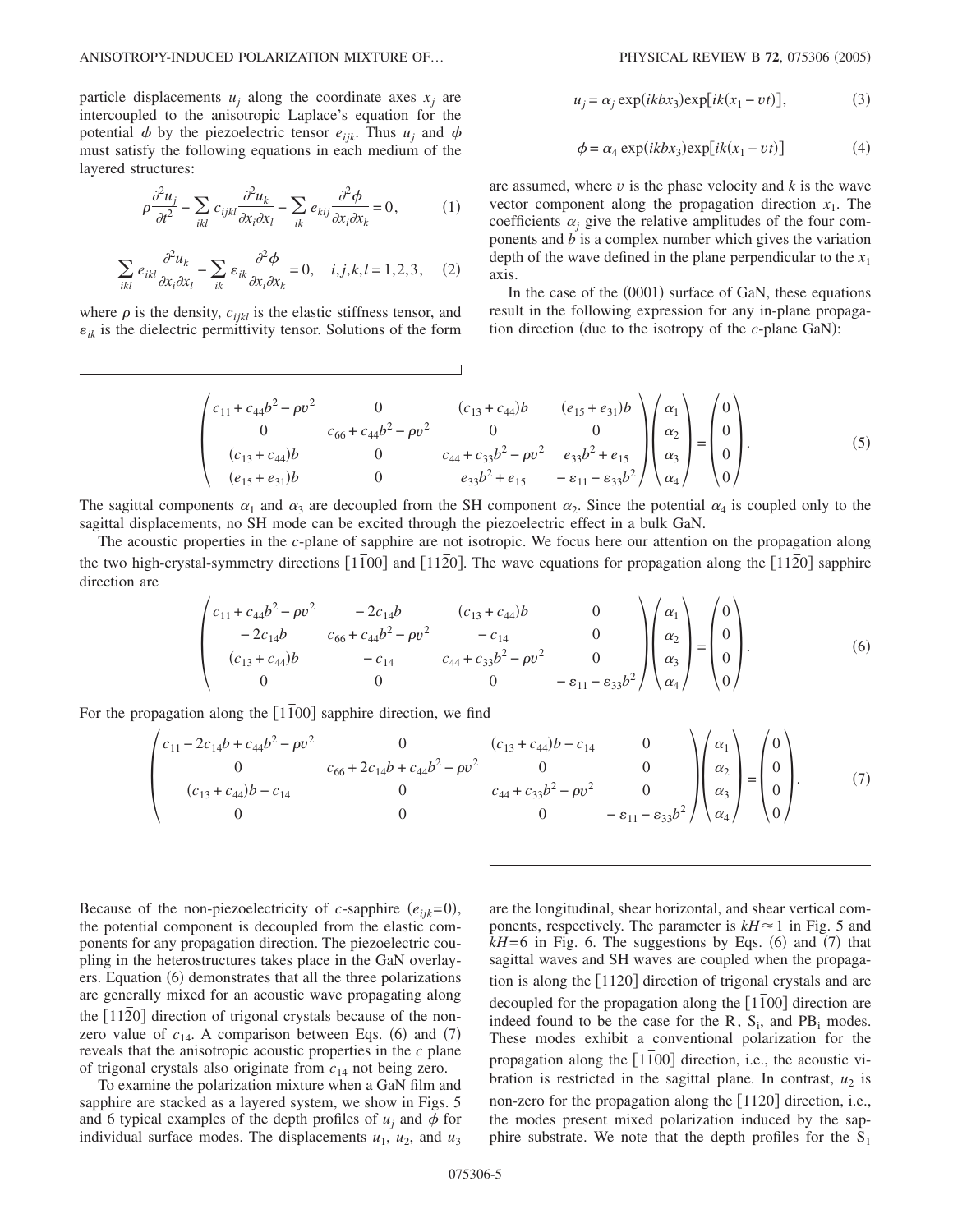

mode strongly depend on *kH*. They are similar to those of the R mode when *kH* is small. With increasing *kH*, however, the displacement profile develops structures within the overlayer due to the acoustic confinement, as shown in Fig. 6 for *kH* =6. It may also be noteworthy that the displacements of the  $PB<sub>1</sub>$  mode spread deep into the substrate because of its par-



FIG. 6. Normalized particle displacements,  $u_i$ , and potential,  $\phi$ , of the first Sezawa  $(S_1)$  mode when  $kH=6$ . The propagation direction is (a)  $[11\overline{2}0]$  and (b)  $[1\overline{1}00]$  of the sapphire substrate. The displacements  $u_1$ ,  $u_2$ , and  $u_3$  are the longitudinal, shear horizontal, and shear vertical components, respectively.

FIG. 5. Normalized particle displacements,  $u_i$ , and potential,  $\phi$ , when  $kH$ =0.94. The modes are Rayleigh (R), (a) and (b), first Love  $(L_1)$ , (c) and (d), and first pseudobulk  $(PB_1)$ , (e) and (f). The propagation is along the  $\lceil 1120 \rceil$ direction for the upper panels and the [1100] direction for the lower panels. The displacements  $u_1$ ,  $u_2$ , and  $u_3$  are the longitudinal, shear horizontal, and shear vertical components, respectively.

tial coupling with bulk waves, presenting a predominant longitudinal-wave character.

Concerning the  $L_1$  mode, one finds that the polarization mixture takes place for the propagation along both the  $[11\overline{2}0]$ , Fig. 5(c), and  $[1\overline{1}00]$ , Fig. 5(d), directions. It is, therefore, indicated that the boundary conditions at the hetero-interface lead to polarization mixture for the SH waves which is not present in the individual components of the layered system. The nonzero sagittal displacements allow the excitation of the  $L_i$  modes using IDTs. Since the polarization mixture for the  $\lceil 1\overline{1}00 \rceil$  direction is caused by secondary effects, the sagittal displacements are markedly small in comparison to those induced by the principal effect for the [1120] direction. This explains the difference in the excitation intensities between the two propagation directions observed experimentally in Figs. 1 and 2. Notice that the experimental observation of the  $L_i$  modes in Fig. 3 is limited to the region in which the dispersion curves of the R  $(S_i)$  and  $L_i$ modes are close to each other. The mode coupling is expected to be strong in such a region. Although a number of acoustic modes have been shown to exhibit the polarization mixture, it should be emphasized that they nevertheless retain the dominant polarization. This allows the classification of the surface modes in terms of the conventional notation of the  $R$ ,  $S_i$ ,  $L_i$ , and  $PB_i$  modes, as we have done above.

Love modes have been numerically simulated for the nitride films on  $4H-SiC(0001)$  substrates.<sup>22</sup> Since the crystal structures of both the top layer and the substrate are 6mm, the Love modes are piezoelectrically inactive. The nitrides layers on  $\gamma$ -LiAlO<sub>2</sub>(100) (crystal class 422) exhibit anisotropic dispersion.<sup>23</sup> Although the presence of the Love modes has been numerically confirmed, $24$  they have not been experimentally observed since the polarization mixture does not take place there along the high-symmetry directions. The use of *c*-sapphire as the substrate thus provides a unique